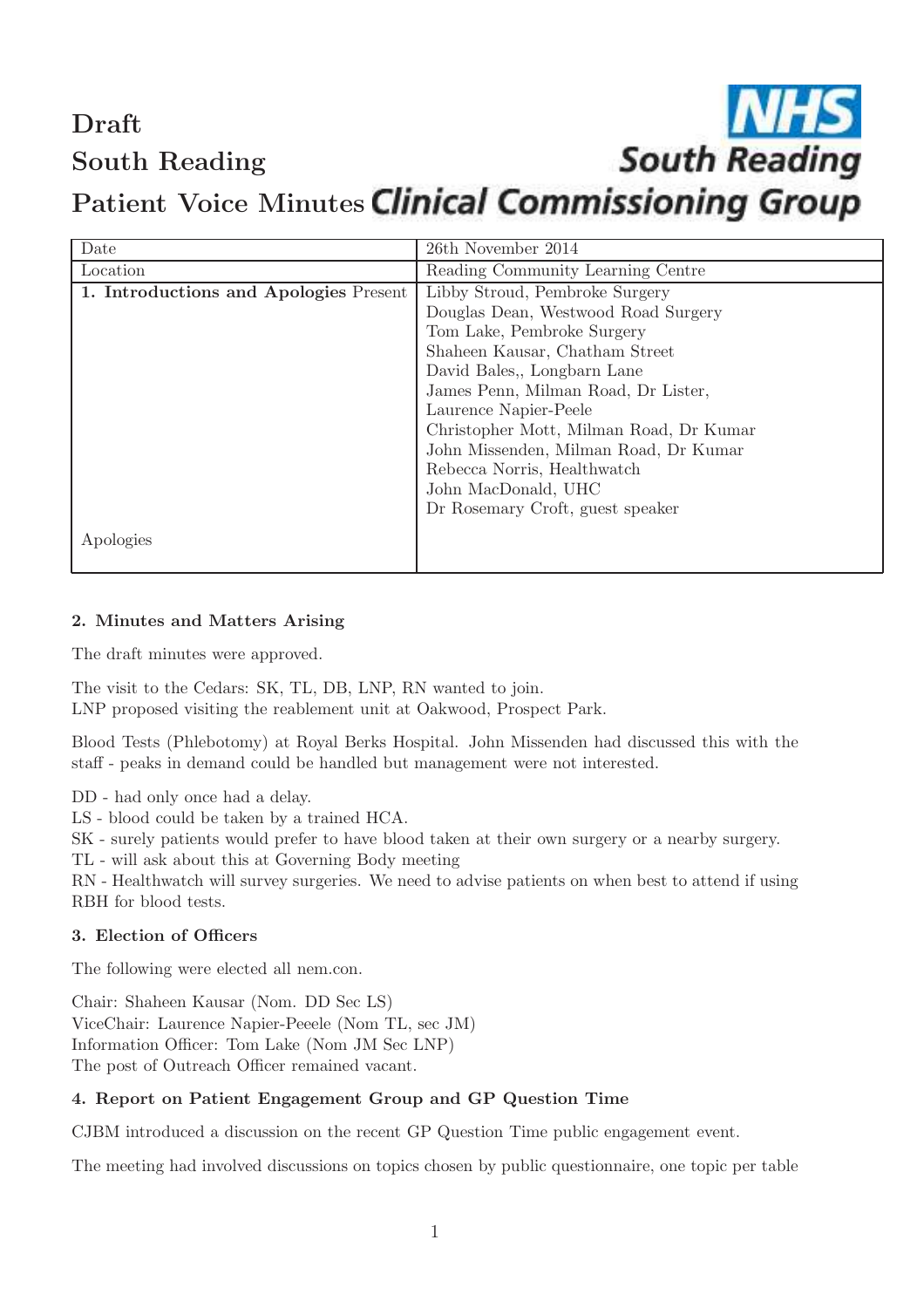with a GP facilitator: diabetes, mental health,  $A\&E$  urgent care, children, social care, patient engagement, end of life, anything else. The CCG had received letters praising this event as the best of the "Call to Action" series.

SK: GPs were not good as facilitators - they tended to let one person dominate the conversation. Facilitation is a specific skill which can be taught.

RN: Some people left to catch the last bus halfway through.

RF: As a facilitator it is difficult to stop one person from dominating.

DD: It was indeed the best of such events ever - I learnt a lot that I didn't know.

RN: In Healthwatch we avoid such large central events - we have smaller venues and that is less intimidating.

DD: Mostly I struggle to hear but at this event there was not so much background noise. LNP: Why not have it on a Saturday morning.

# 5. What Would Parity for Mental Health Look Like? Dr Rosemary Croft

Parity of Esteem is a current buzz jargon phrase.

25% of NHS business (and 13Jeremy Hunt (Health Secretary) is behind the "parity of esteem" focus.

Mental illness is the biggest cause of disability and days lost from work due to sickness. Costs are estimated as up to 100 billion per year.

In the US since 2006 mental illness is to be treated as is physical illness.

Examples where we don't currently have parity of esteem: for those who come back in the Armed Forces as double or triple amputees 70% are in employment at 18 months. But only 7% of people with serious and enduring mental illness are in employment after discharge.

Political will matters.

People with severe mental illness die 20 years earlier than those without, usually from physical causes,

Referral to treatment time targets for physical problems are 18 weeks. But for children referred for autiusm 70% will be waiting more than 20 weeks.

What would it be like?

- 1. Everyone has a breaking point we are all human and under enought stress. Enyone has a breading point.
- 2. Better perinatal envirnment,
- 3. Avoid excess waiting for diagnosis and treatment.
- 4. What does recovery look like more focus on recovery.
- 5. More research more political will more choice.
- 6. More choice only have BHFT psychiatrist patient can choose the individual psychiatrist.
- 7. Better data National Director Geraldine Strathdee a bombshell working for better data.

Five keys for good mental health: CLANG:

C connection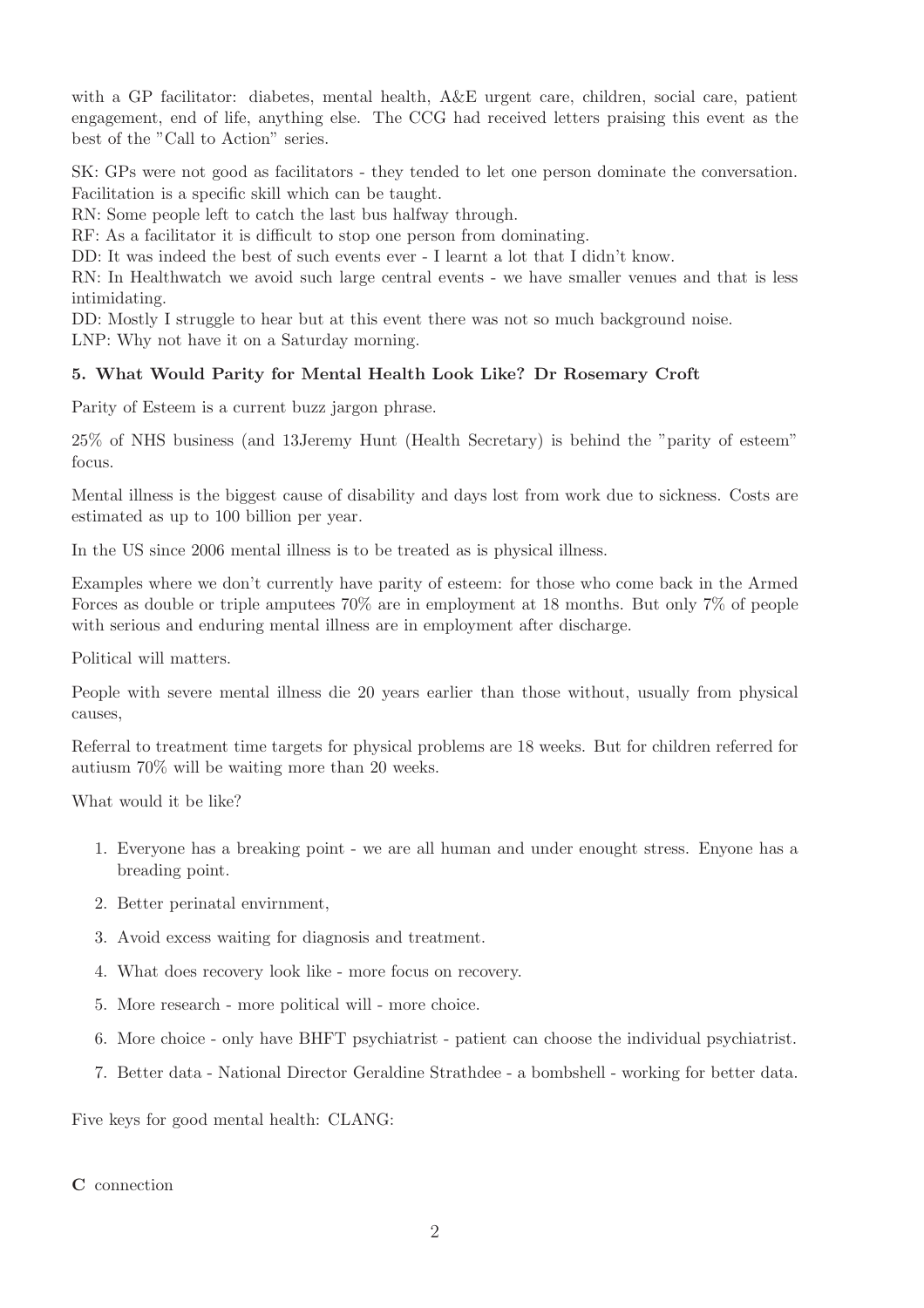- L learning and maintainin interest in life
- A active inactivity can lead to a vicious circle
- N Noticing mindfulness living in the present
- G giving back a smile volunteering

Childrens' services - needs much work

Psychological services at RBH - overdoses, anxiety worsening asthma, dementia 8000 patients a year going to Talking Therapies in Berkshire West Suicide prevention Help in a crisi - ambulance paramedics used to delay taking people to the place where they can be treated Police spend 25% of time on mental health problems

RN: Day service at Prospect Park funded by RBC is under threat. Does RBC operate Focus House on Castle Crescent? - rehabiliation?

Healthwatch gets a lot of calls about CAMHS - waiting times.

Overnight crisis service under pressure and staff are leaving because of stress.

Patients with "medically unexplained symptoms" contact Healthwatch. Integration - having psychological services at RBH in A&E and on wards helps all concerned.

LNP: Importance of treatment services for people with severe learning difficulties

RC: All these matters are discussed at Berkshire West stakeholder group (transformation group).

RN: We have trained hospital visitors to recognise learning-disability friendly services

SK: Not all GPs have expertise in mental illness.

RC: We have started a GP masterclass in mental illness but only the keenest come. We also put out a newsletter. CMHT consultant psychiatrist visits surgeries.

JM: Is there a national shortage of psychiatrists?

LNP: There are not enough applicants for the 2 year training posts in psychiatry. There are 10 places in Oxfordshire but only 2 taken up. We are trying to attract more overseas applicants - but there is the problem of equivalence of qualifications. NHS England is trying to recruit from the rest of Europe.

DD: There is stress of 2 kinds - stress that can't do anything about and stress that you can hope to alleviate - and the latter is much easier to handle.

SK: Staff in schools should have mental health first aid training.

LNP: Mental health problems in prison are a terrible burden to society. Services are now minimal. Trying to get help for people on discharge is very difficult.

On narrowing the gap: one of the topics is loneliness - a very debilitating factor. How do you increase resilience? The CLANG summary is very good.

CJBM: What proportion of a GP's time is taken up by peoplewith a mental health dimension to the problem? RC: 25-50%!

RC: I am loath to call some conditions mental illness - we all suffer from stress at times.

SK: Is there a leaflet to publicise the voluntary services?